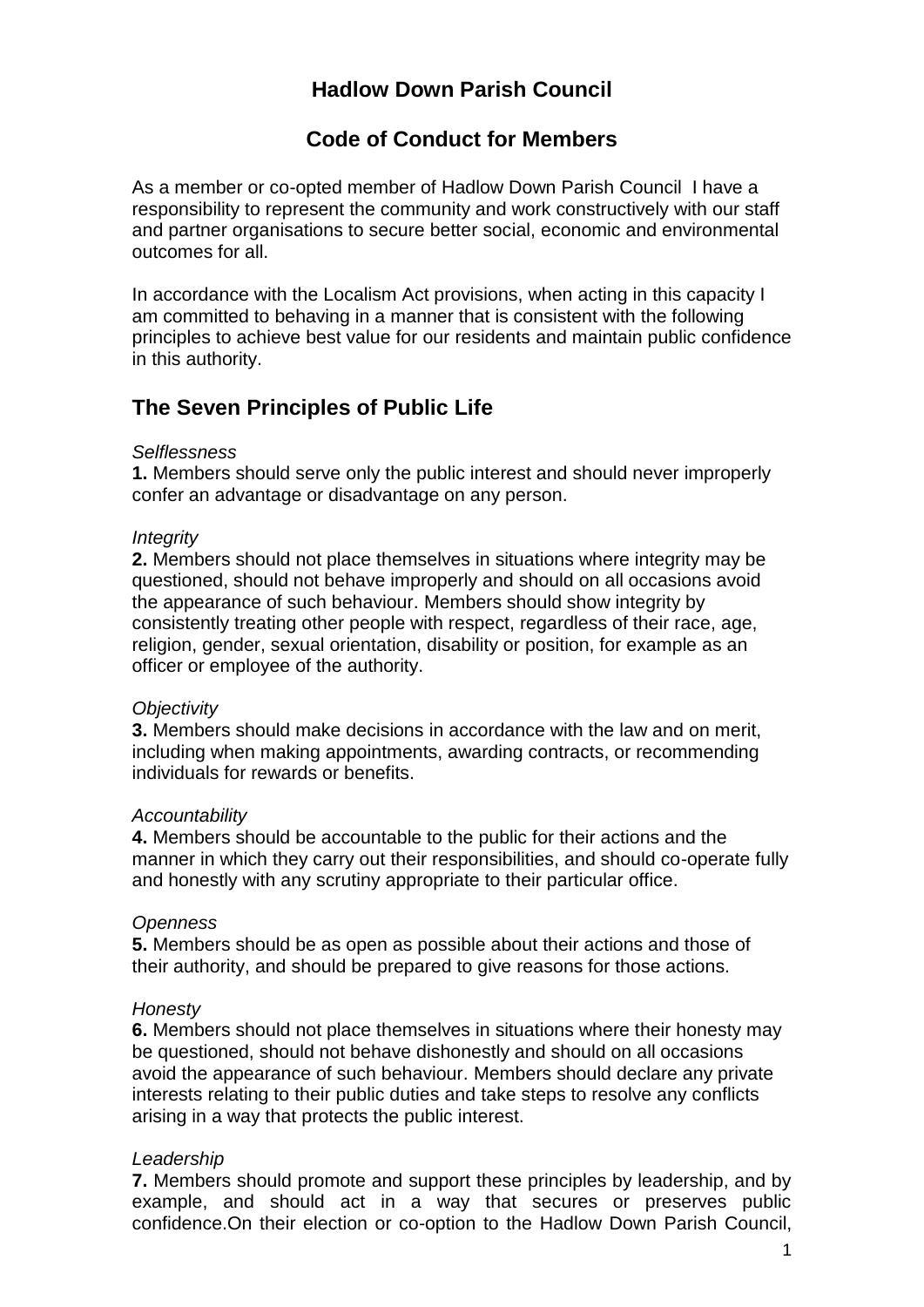members are required to sign an undertaking to comply with the authority's Code of Conduct.

This Code of Conduct, adopted by the authority on  $26<sup>th</sup>$  June 2012, is set out below. It is made under Chapter 7 of the Localism Act 2011 and includes, as standing orders made under Chapter 7 of that Act and Schedule 12 of the Local Government Act 1972, provisions which require members to leave meetings in appropriate circumstances, while matters in which they have a personal interest are being considered.

# **Part 1 – General provisions**

# **1. Introduction and interpretation**

(1) This Code applies to **you** as a member of the authority, when acting in that capacity.

(2) This Code is based upon seven principles fundamental to public service, which are set out above. You should have regard to these principles as they will help you to comply with the Code.

(3) If you need guidance on any matter under this Code you should seek it from the authority's monitoring officer or your own legal adviser – but it is entirely your responsibility to comply with the provisions of this Code.

(4) It is a criminal offence to fail to notify the authority's monitoring officer of a disclosable pecuniary interest, to take part in discussions or votes at meetings, or to take a decision where you have disclosable pecuniary interest, without reasonable excuse. It is also an offence to knowingly or recklessly to provide false or misleading information to the authority's monitoring officer.

(5) Any written allegation received by the authority that you have failed to comply with this Code will be dealt with by the authority under the arrangements which it has adopted for such purposes. If it is found that you have failed to comply with the Code, the authority has the right to have regard to this failure in deciding -

- (a) whether to take action in relation to you and
- (b) what action to take.

(6) Councillors are required to comply with any request regarding the provision of information in relation to a complaint alleging a breach of the Code of Conduct and must comply with any formal standards investigation.

(7) Councillors should not seek to misuse the standards process, for example, by making trivial or malicious allegations against another councillor for the purposes of political gain.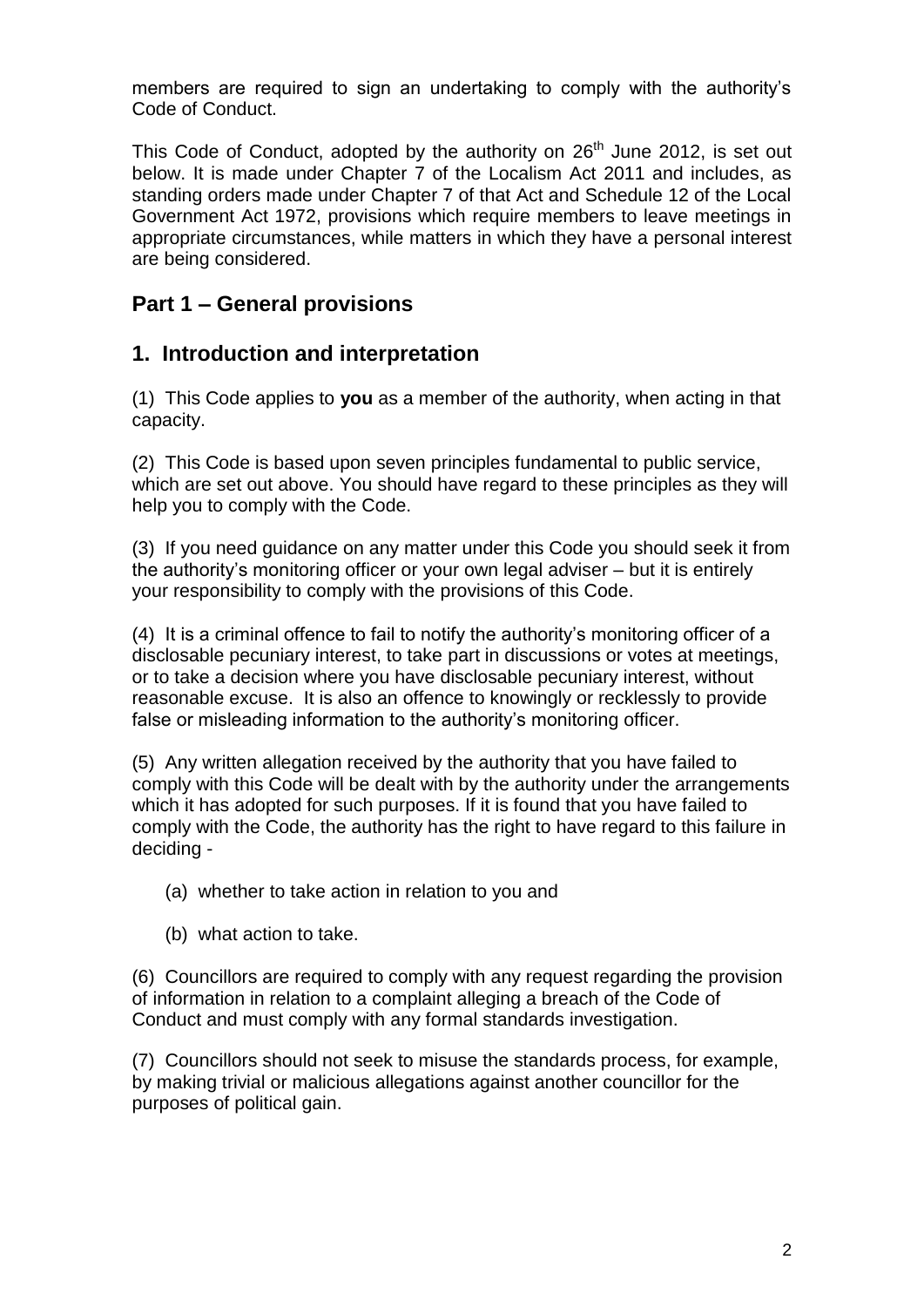(8) In this Code—

"authority" means Hadlow Down Parish Council

"Code" means this Code of Conduct

"co-opted member" means a person who is not a member of the authority but who-

(a) is a member of any committee or sub-committee of the authority, or

(b) is a member of, and represents the authority on, any joint committee or joint sub-committee of the authority.

and who is entitled to vote on any question that falls to be decided at any meeting of that committee or sub-committee.

"meeting" means any meeting of—

(a) the authority;

(b) the executive of the authority;

(c) any of the authority's or its executive's committees, sub-committees, joint committees, joint sub-committees, or area committees;

"member" includes a co-opted member.

"register of members' interests" means the authority's register of members' pecuniary and other interests established and maintained by the authority's monitoring officer under section 29 of the Localism Act 2011.

# **2. Scope**

(1) Subject to sub-paragraphs (2) and (3), you must comply with this Code whenever you—

(a) conduct the business of your authority (which, in this Code, includes the business of the office to which you are elected or appointed); or

(b) act, claim to act or give the impression you are acting as a representative of your authority,

and references to your official capacity are construed accordingly.(2) This Code does not have effect in relation to your conduct other than where it is in your official capacity.

(3) Where you act as a representative of your authority—

(a) on another relevant authority, you must, when acting for that other authority, comply with that other authority's code of conduct; or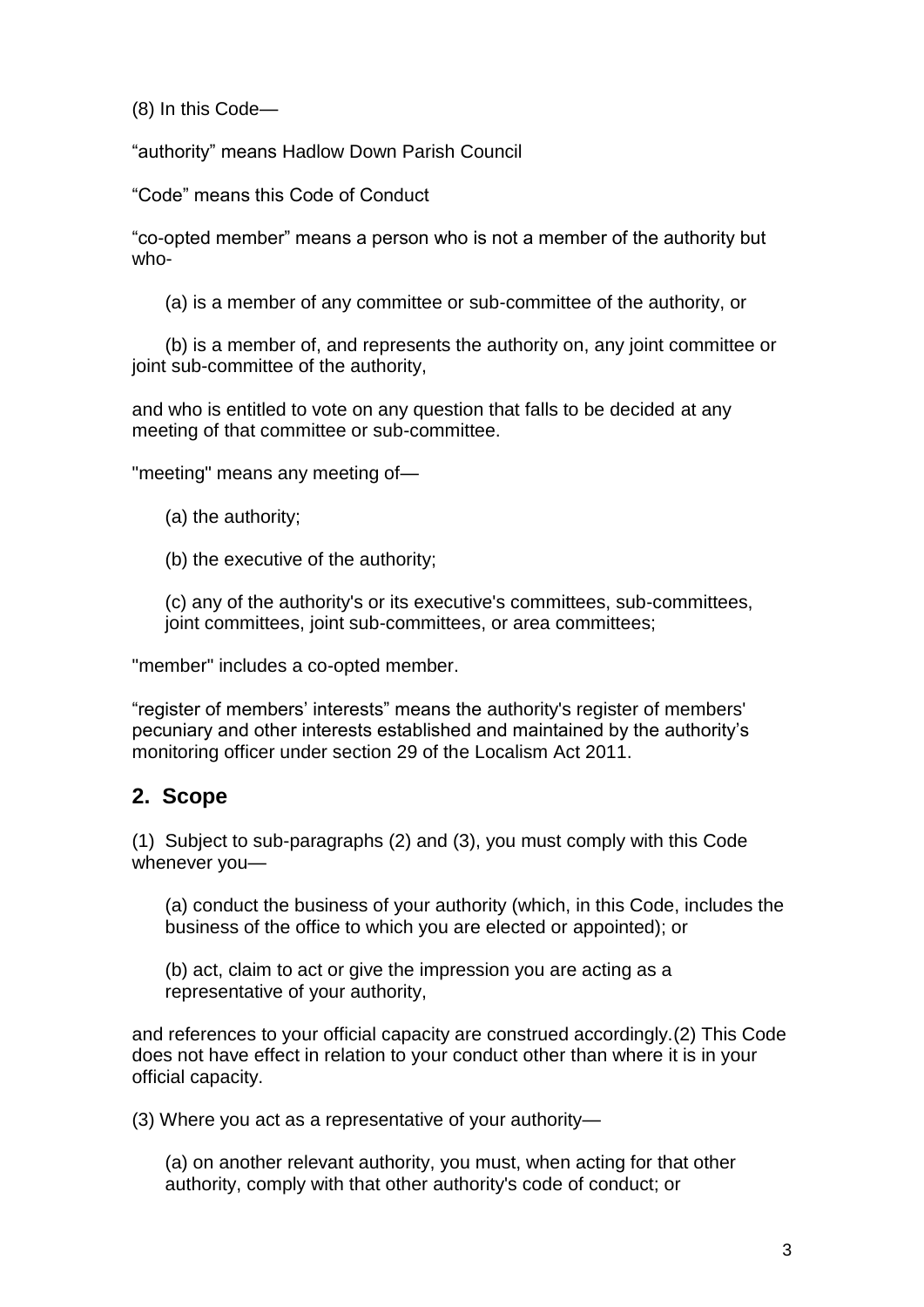(b) on any other body, you must, when acting for that other body, comply with your authority's code of conduct, except and insofar as it conflicts with any other lawful obligations to which that other body may be subject.

# **3. General obligations**

- (1) You must treat others with respect.
- (2) You must not—

(a) do anything which may cause your authority to breach any of its the equality duties (in particular as set out in the Equality Act 2010);

(b) bully or harass any person; (Note: Bullying may be characterised as: offensive, intimidating, malicious or insulting behaviour, an abuse or misuse of power through means that undermine, humiliate, denigrate or injure the recipient. Harassment may be characterised as unwanted conduct which has the purpose or effect of violating and individual's dignity or creating an intimidating, hostile, degrading, humiliating or offensive environment for an individual.)

For examples of conduct that constitute bullying or harassment see Annex A.

(c) Intimidate, or improperly influence, or attempt to intimidate, or improperly influence any person who is likely to be -

(

- (i) a complainant,
- (ii) a witness, or
- (iii) involved in the administration of any investigation or proceedings, in relation to an allegation that a member (including yourself) has failed to comply with his or her authority's code of conduct; or

(d) do anything which compromises or is likely to compromise the impartiality of those who work for, or on behalf of, your authority.

## **4 You must not—**

(a) disclose information given to you in confidence by anyone, or information acquired by you which you believe, or ought reasonably to be aware, is of a confidential nature, except where—

- (i) you have the consent of a person authorised to give it;
- (ii) you are required by law to do so;
- (iii) the disclosure is made to a third party for the purpose of obtaining professional advice provided that the third party agrees not to disclose the information to any other person; or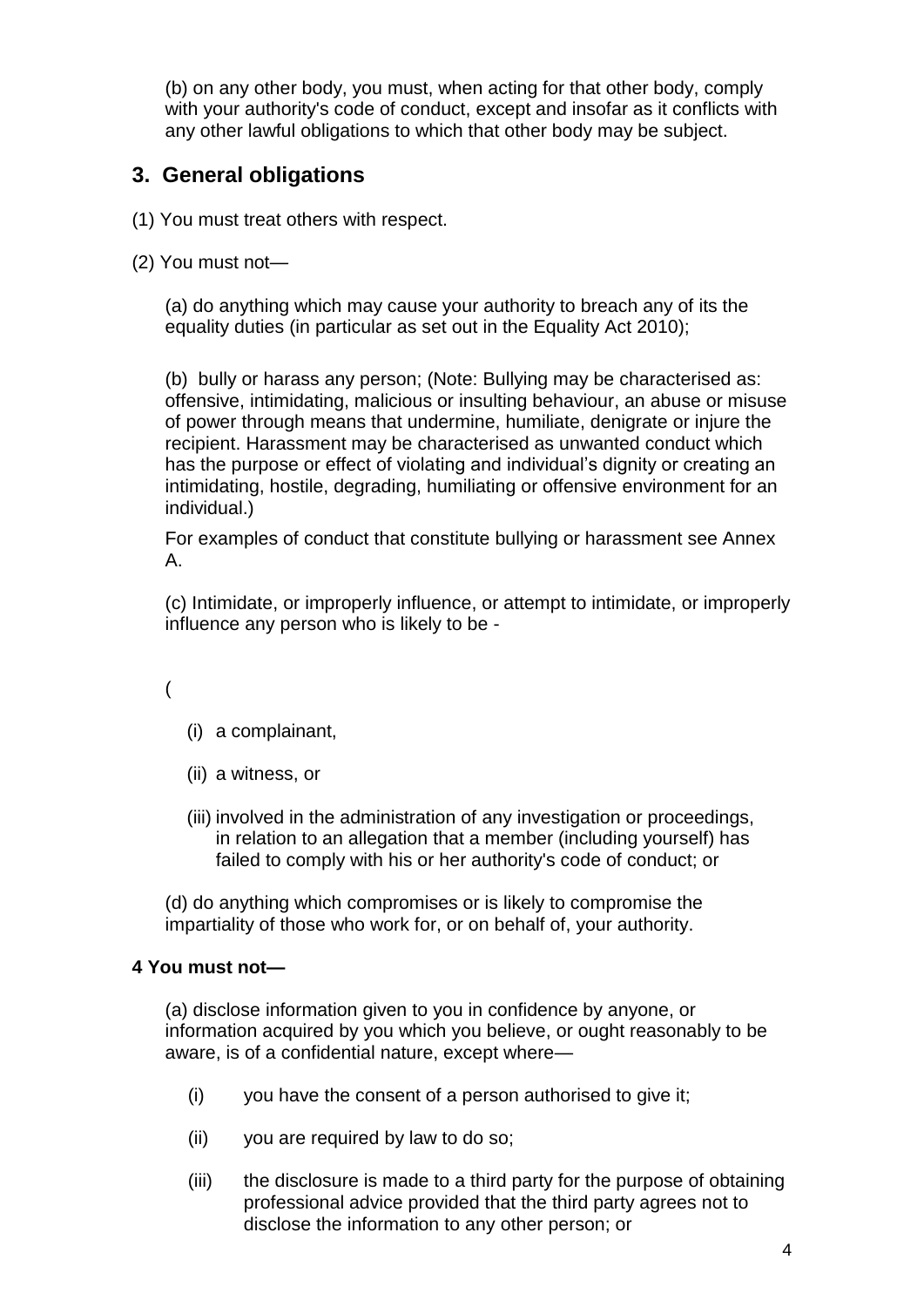(iv) the disclosure is—

(a) reasonable and in the public interest; and

(b) made in good faith and in compliance with the reasonable requirements of the authority;

(b) prevent another person from gaining access to information to which that person is entitled by law.

## **5. You must not** –

conduct yourself in a manner which could reasonably be regarded as bringing your office or authority into disrepute.

### **6. You must —**

(a) not use or attempt to use your position as a member improperly to confer on or secure for yourself or any other person, an advantage or disadvantage;

(b) when using or authorising the use by others of the resources of your authority—

(i) act in accordance with your authority's reasonable requirements;

(ii) ensure that such resources are not used improperly for political purposes (including party political purposes); and

(c) must have regard to any applicable Local Authority Code of Publicity made under the Local Government Act 1986.

## **7. You must -**

(1) When reaching decisions on any matter you must have regard to any relevant advice provided to you by—

(a) your authority's chief finance officer; or

(b) your authority's monitoring officer,

where that officer is acting pursuant to his or her statutory duties.

(2) You must give reasons for all decisions in accordance with any statutory requirements and any reasonable additional requirements imposed by your authority.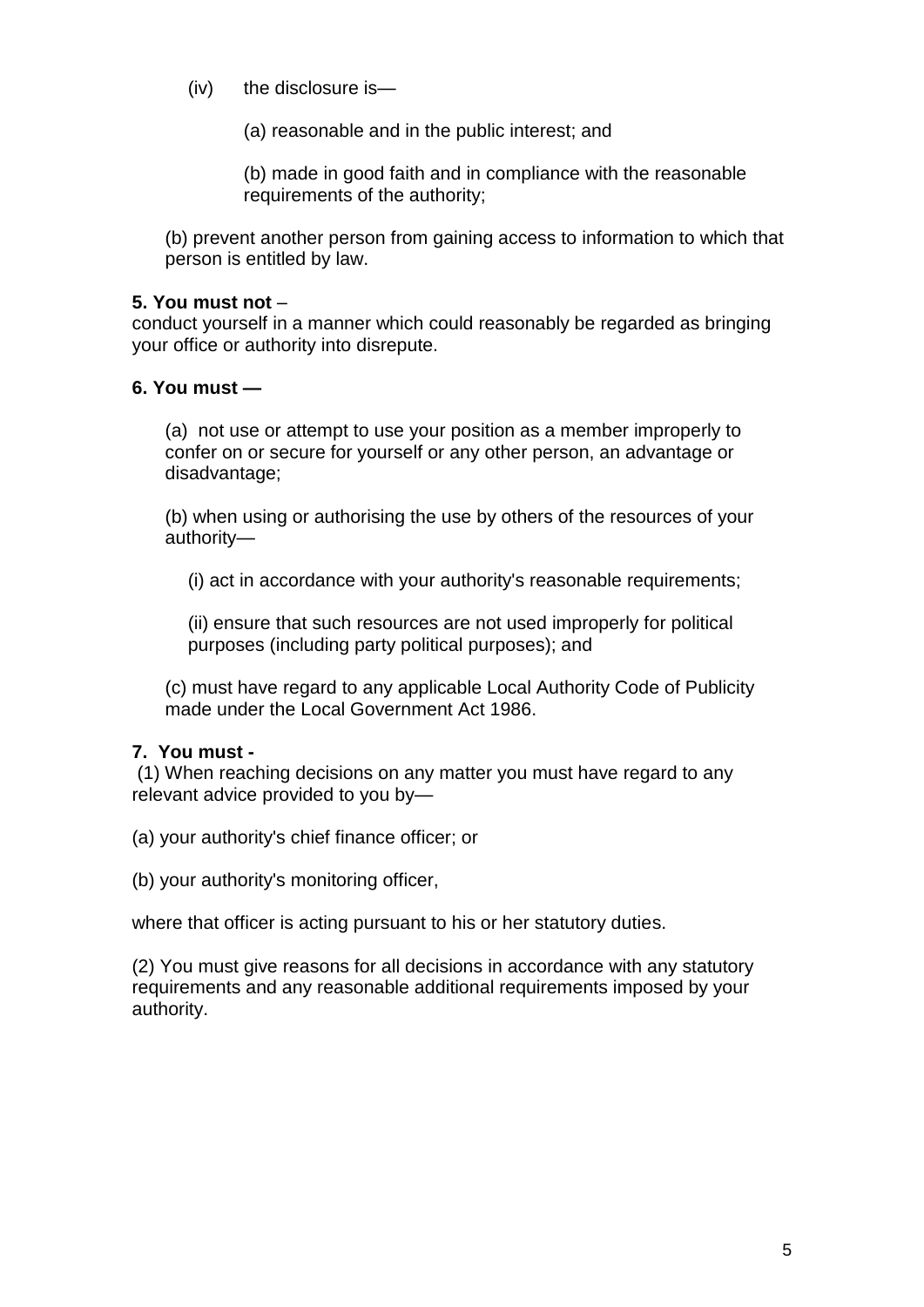# **Part 2 – Interests**

## **8. Personal interests**

(1) The interests described in paragraphs 8(3) and 8(5) are your personal interests and the interests in paragraph 8(5) are your pecuniary interests which are disclosable pecuniary interests as defined by section 30 of the Localism Act 2011.

(2) If you fail to observe Parts 2 and 3 of the Code in relation to your personal interests-

(a) the authority may deal with the matter as mentioned in paragraph 1(5) and

(b) if the failure relates to a disclosable pecuniary interest, you may also become subject to criminal proceedings as mentioned in paragraph 1(4).

(3) You have a personal interest in any business of your authority where either—

(a) it relates to or is likely to affect—

(i) any body of which you are a member or in a position of general control or management and to which you are appointed or nominated by your authority;

(ii) any body—

- (a) exercising functions of a public nature;
- (b) directed to charitable purposes; or

(c) one of whose principal purposes includes the influence of public opinion or policy (including any political party or trade union),

of which you are a member or in a position of general control or management;

(iii) any employment or business carried on by you;

(iv) any person or body who employs or has appointed you;

(v) any person or body, other than a relevant authority, who has made a payment to you in respect of your election or any expenses incurred by you in carrying out your duties;

(vi) any person or body who has a place of business or land in your authority's area, and in whom you have a beneficial interest in a class of securities of that person or body that exceeds the nominal value of £25,000 or one hundredth of the total issued share capital (whichever is the lower);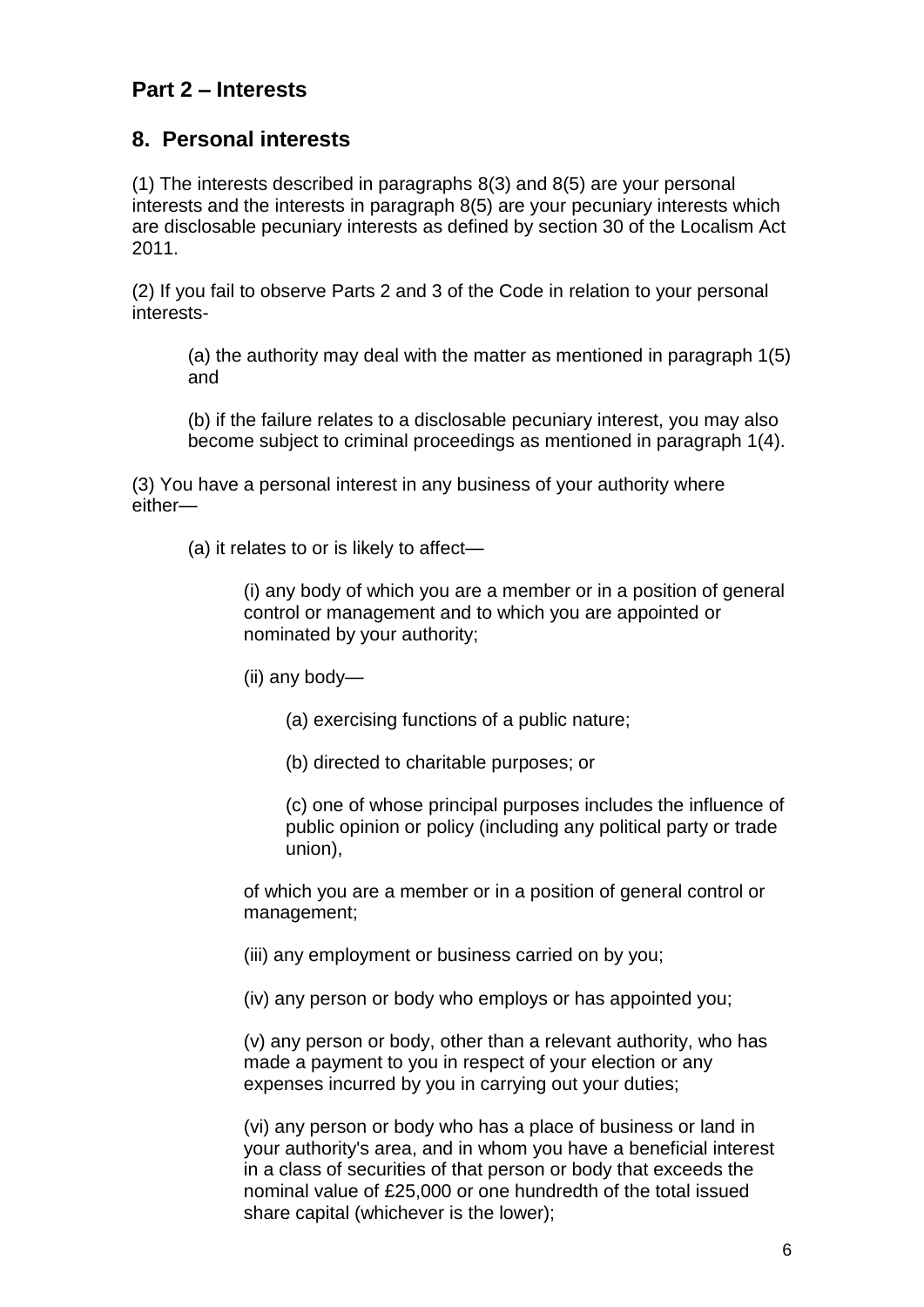(vii) any contract for goods, services or works made between your authority and you or a firm in which you are a partner, a company of which you are a remunerated director, or a person or body of the description specified in paragraph (vi);

(viii) the interests of any person from whom you have received a gift or hospitality with an estimated value of at least £50

(ix) any land in your authority's area in which you have a beneficial interest;

(x) any land where the landlord is your authority and you are, or a firm in which you are a partner, a company of which you are a remunerated director, or a person or body of the description specified in paragraph (vi) is, the tenant;

(xi) any land in the authority's area for which you have a licence (alone or jointly with others) to occupy for 28 days or longer; or

(b) a decision in relation to that business might reasonably be regarded as affecting your well-being or financial position or the well-being or financial position of a relevant person to a greater extent than the majority of (in the case of authorities with electoral divisions or wards) other council tax payers, ratepayers or inhabitants of the electoral division or ward, as the case may be, affected by the decision;

(4) In sub-paragraph (3)(b), a relevant person is—

(a) a member of your family or a close associate; or

(b) any person or body who employs or has appointed such persons, any firm in which they are a partner, or any company of which they are directors;

(c) any person or body in whom such persons have a beneficial interest in a class of securities exceeding the nominal value of £25,000; or

(d) any body of a type described in sub-paragraph (3)(a)(i) or (ii).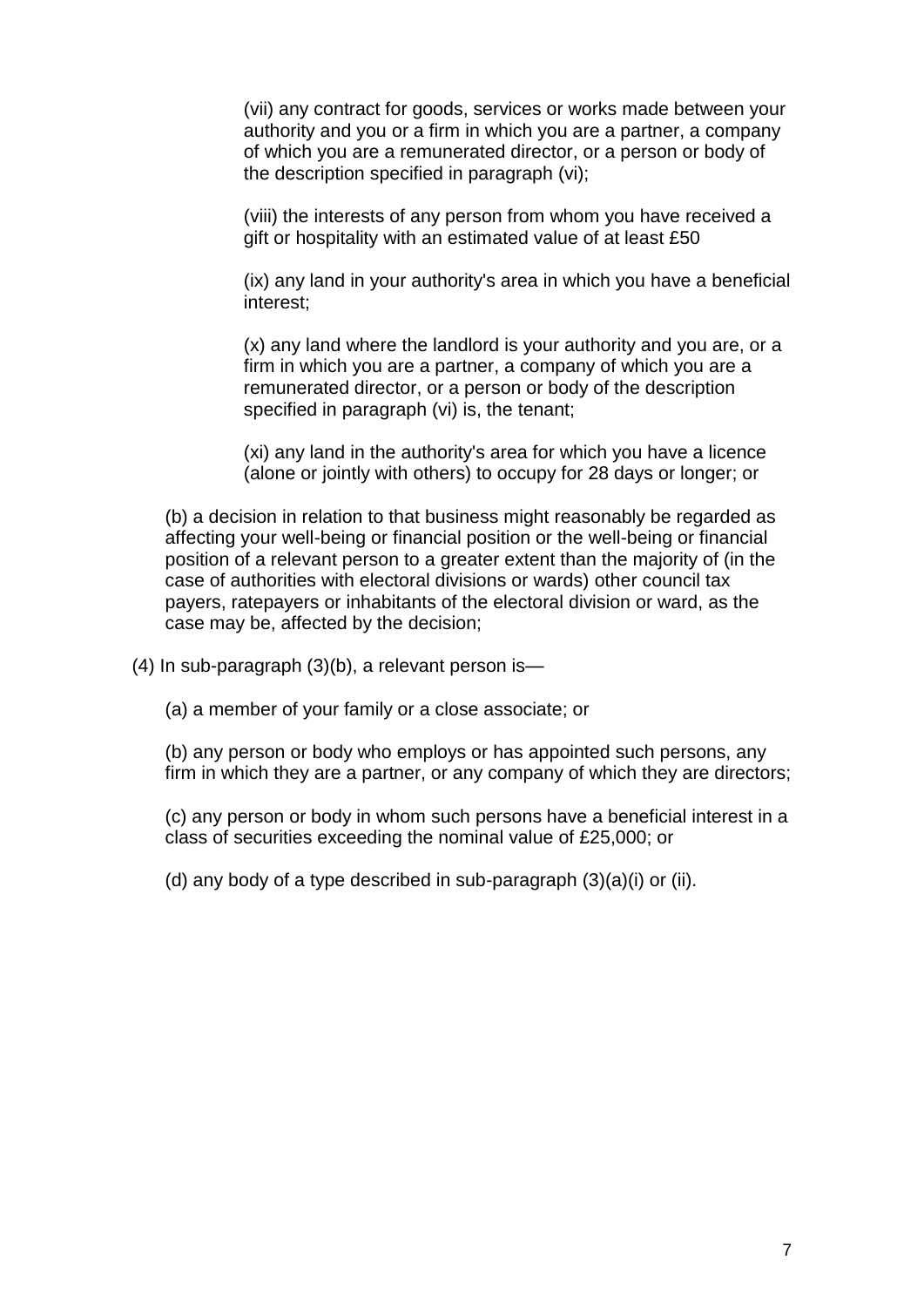(5) Subject to sub-paragraphs (6) and (7), you have a personal interest which is also a disclosable pecuniary interest as defined by section 30 of the Localism Act 2011 in any business of your authority where (i) you or (ii) your partnerhave any interest of a description specified in the below schedule as a disclosable pecuniary interest in Regulations made by the Secretary of State pursuant to section 30 of the Localism Act 2011.

# SCHEDULE Regulation 2

| Subject                                              | Prescribed description                                                                                                                                                                                                                                                                                                                                                                                                                                       |
|------------------------------------------------------|--------------------------------------------------------------------------------------------------------------------------------------------------------------------------------------------------------------------------------------------------------------------------------------------------------------------------------------------------------------------------------------------------------------------------------------------------------------|
| Employment, office, trade, profession or<br>vacation | Any employment, office, trade, profession or<br>vocation carried on for profit or gain.                                                                                                                                                                                                                                                                                                                                                                      |
| Sponsorship                                          | Any payment or provision of any other<br>financial benefit (other than from the relevant<br>authority) made or provided within the relevant<br>period in respect of any expenses incurred by M<br>in carrying out duties as a member, or towards<br>the election expenses of M.<br>This includes any payment or financial benefit<br>from a trade union within the meaning of the<br><b>Trade Union and Labour Relations</b><br>(Consolidation) Act 1992(1). |
| Contracts                                            | Any contract which is made between the<br>relevant person (or a body in which the relevant<br>person has a beneficial interest) and the<br>relevant authority-<br>(a) under which goods or services are to be<br>provided or works are to be executed; and<br>(b) which has not been fully discharged.                                                                                                                                                       |
| Land                                                 | Any beneficial interest in land which is within<br>the area of the relevant authority.                                                                                                                                                                                                                                                                                                                                                                       |
| Licences                                             | Any licence (alone or jointly with others) to<br>occupy land in the area of the relevant authority<br>for a month or longer.                                                                                                                                                                                                                                                                                                                                 |
| Corporate tenancies                                  | Any tenancy where (to M's knowledge)—<br>(a) the landlord is the relevant authority; and<br>(b) the tenant is a body in which the relevant<br>person has a beneficial interest.                                                                                                                                                                                                                                                                              |
| Securities                                           | Any beneficial interest in securities of a body<br>where-<br>(a) that body (to M's knowledge) has a place of<br>business or land in the area of the relevant<br>authority; and<br>$(b)$ either-                                                                                                                                                                                                                                                              |
|                                                      | (i) the total nominal value of the securities<br>exceeds £25,000 or one hundredth of the total                                                                                                                                                                                                                                                                                                                                                               |

1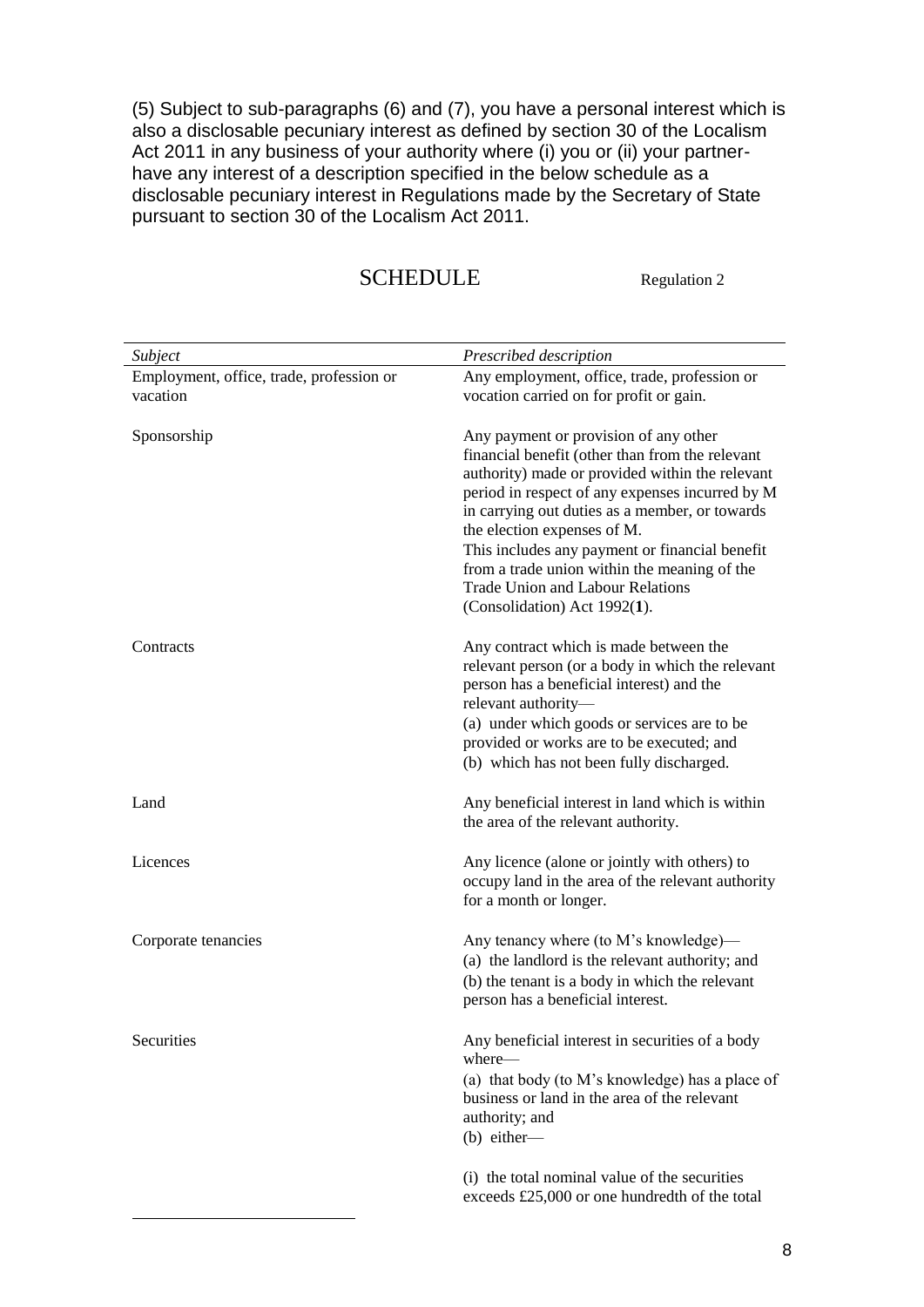issued share capital of that body; or

(ii) if the share capital of that body is of more than one class, the total nominal value of the shares of any one class in which the relevant person has a beneficial interest exceeds one hundredth of the total issued share capital of that class.

(6) In sub-paragraph (5), your partner means—

- (a) your spouse or civil partner,
- (b) a person with whom you are living as husband and wife, or
- (c) a person with whom you are living as if you were civil partners,

(7) In sub-paragraph (5), any interest which your partner may have is only treated as your interest if you are aware that that your partner has the interest.

## **9. Disclosure of personal interests (See also Part 3)**

(1) Subject to sub-paragraphs (2) to (6), where you have a personal interest in any business of your authority and you attend a meeting of your authority at which any matter relating to the business is considered, you must disclose to that meeting the existence and nature of that interest at the commencement of that consideration, or when the interest becomes apparent.

(2) If the personal interest is entered on the authority's register there is no requirement for you to disclose the interest to that meeting, but you should do so if you wish a disclosure to be recorded in the minutes of the meeting.

(3) Sub-paragraph (1) only applies where you are aware or ought reasonably to be aware of the existence of the personal interest.

(4) Where you have a personal interest but, by virtue of paragraph 14, sensitive information relating to it is not registered in your authority's register of members' interests, you must indicate to the meeting that you have a personal interest and, if also applicable, that it is a disclosable pecuniary interest, but need not disclose the sensitive information to the meeting.

(5) Subject to paragraph 12(1)(b), where you have a personal interest in any business of your authority and you have made an executive decision on any matter in relation to that business, you must ensure that any written statement of that decision records the existence and nature of that interest.

(6) In this paragraph, "executive decision" is to be construed in accordance with any regulations made by the Secretary of State under section 22 of the Local Government Act 2000.

# **10. Prejudicial interest generally**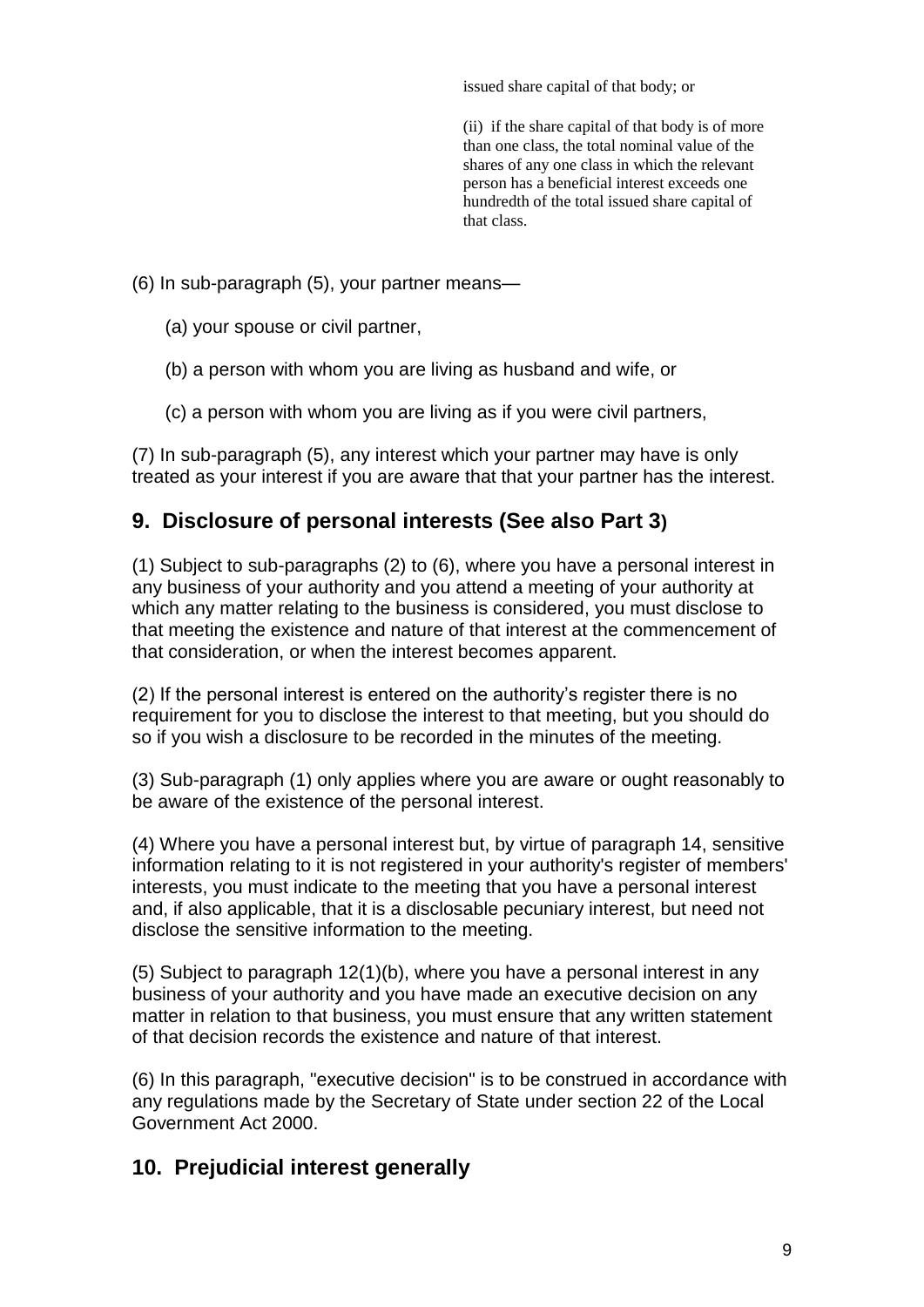(1) Subject to sub-paragraph (2), where you have a personal interest in any business of your authority you also have a prejudicial interest in that business where either-

(a) the interest is a disclosable pecuniary interest as described in paragraph 8(5), or

(b) the interest is one which a member of the public with knowledge of the relevant facts would reasonably regard as so significant that it is likely to prejudice your judgement of the public interest.

(2) For the purposes of sub-paragraph (1)(b), you do not have a prejudicial interest in any business of the authority where that business—

(a) does not affect your financial position or the financial position of a person or body described in paragraph 8;

(b) does not relate to the determining of any approval, consent, licence, permission or registration in relation to you or any person or body described in paragraph 8; or

(c) relates to the functions of your authority in respect of—

- (i) housing, where you are a tenant of your authority provided that those functions do not relate particularly to your tenancy or lease;
- (ii) school meals or school transport and travelling expenses, where you are a parent or guardian of a child in full time education, or are a parent governor of a school, unless it relates particularly to the school which the child attends;
- (iii) statutory sick pay under Part XI of the Social Security Contributions and Benefits Act 1992, where you are in receipt of, or are entitled to the receipt of, such pay;
- (iv) an allowance, payment or indemnity given to members;
- (v) any ceremonial honour given to members; and
- (vi) setting council tax or a precept under the Local Government Finance Act 1992.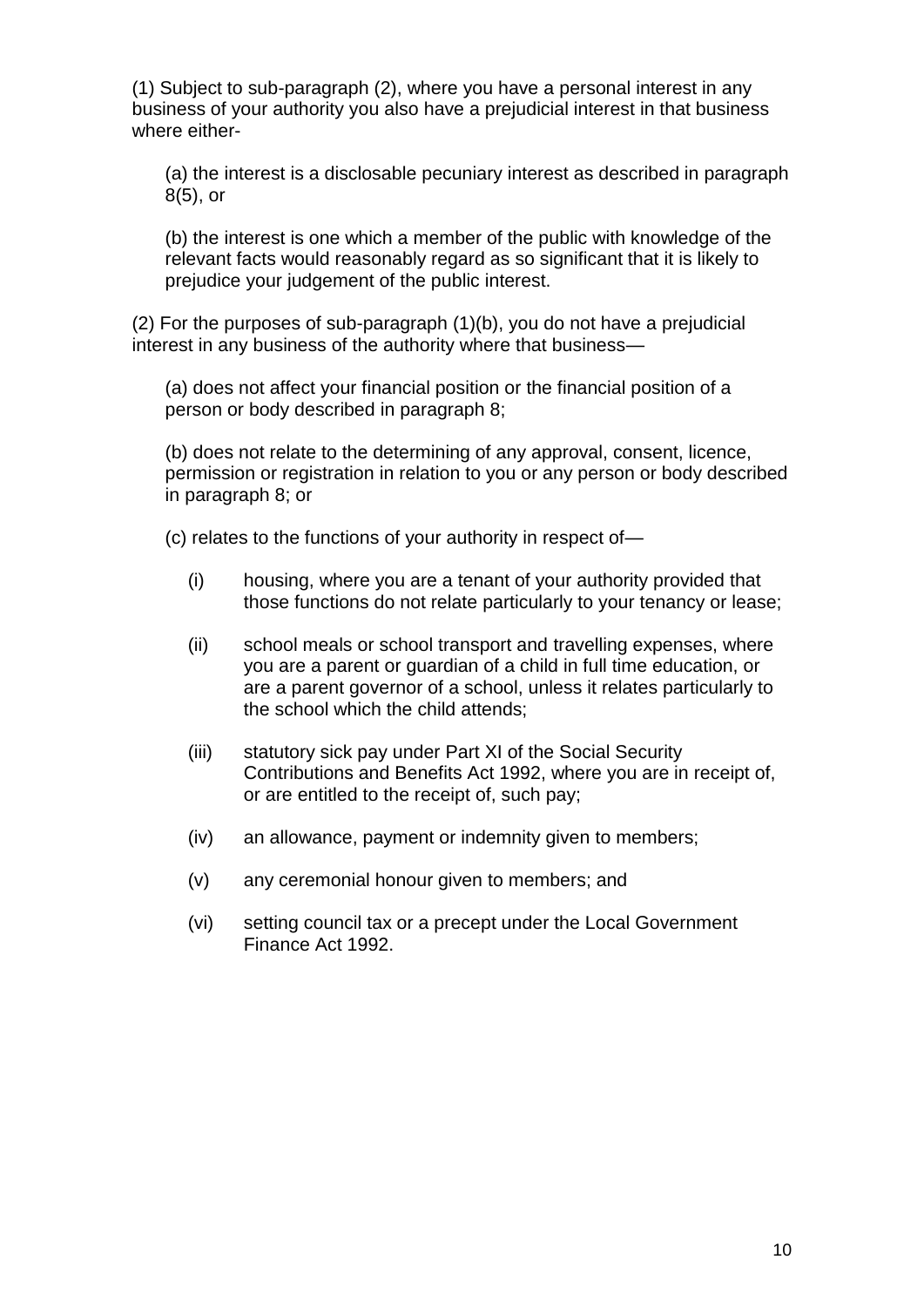# **11. Effect of prejudicial interests on participation**

(1) Subject to sub-paragraph (2) and (3), where you have a prejudicial interest in any matter in relation to the business of your authority—

(a) you must not participate, or participate further, in any discussion of the matter at any meeting, or participate in any vote, or further vote, taken on the matter at the meeting and must withdraw from the room or chamber where the meeting considering the matter is being held—

- $(i)$  in a case where sub-paragraph  $(2)$  applies, immediately after making representations, answering questions or giving evidence;
- (ii) in any other case, whenever it becomes apparent that the matter is being considered at that meeting;

unless you have obtained a dispensation from your authority's monitoring officer or standards committee;

- (b) you must not exercise executive functions in relation to that matter; and
- (c) you must not seek improperly to influence a decision about that matter.

(2) Where you have a prejudicial interest in any business of your authority which is not a disclosable pecuniary interest as described in paragraph 8(5), you may attend a meeting but only for the purpose of making representations, answering questions or giving evidence relating to the business, provided that the public are also allowed to attend the meeting for the same purpose, whether under a statutory right or otherwise.

(3) Where you have a prejudicial interest which is not a disclosable pecuniary interest as described in paragraph 8(5), arising solely from membership of any body described 8(3)(a)(i) or 8(3)(a)(ii)(a) then you do not have to withdraw from the room or chamber and may make representations to the committee but may not participate in the vote.

# **Part 3 – Registration of Interests**

## **12. Registration of members' interests**

- (1) Subject to paragraph 13, you must, within 28 days of—
	- (a) this Code being adopted by the authority; or

(b) your election or appointment to office (where that is later), register in the register of members' interests details of-

(i) your personal interests where they fall within a category mentioned in paragraph 8(3)(a) and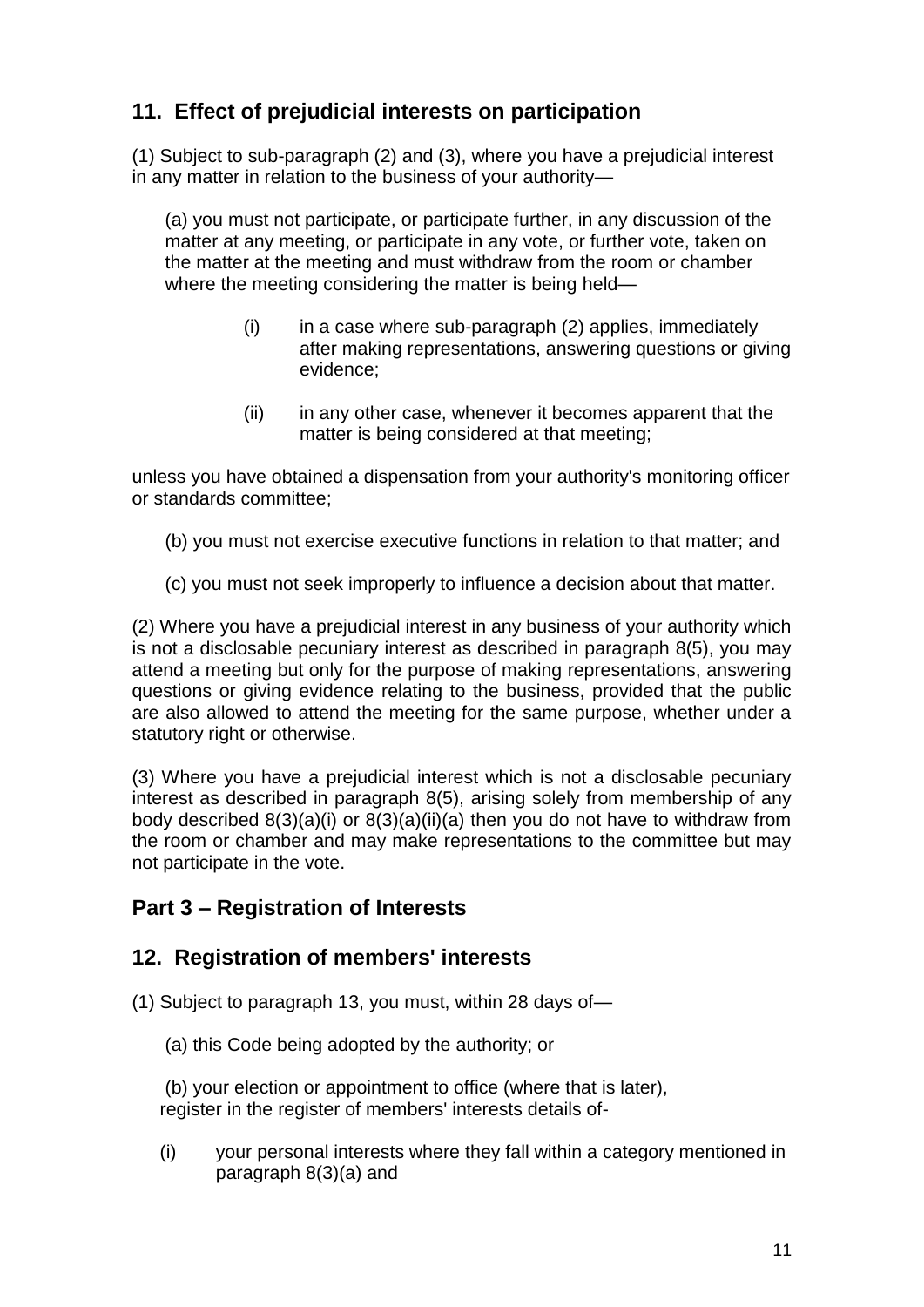(ii) your personal interests which are also disclosable pecuniary interests where they fall within a category mentioned in paragraph 8(5)

by providing written notification to your authority's monitoring officer.

(2) Subject to paragraph 14, you must, within 28 days of becoming aware of any new personal interest falling within sub-paragraphs (1)(b)(i) or (1)(b)(ii) or any change to any personal interest registered under sub-paragraphs (1)(b)(i) or (1)(b)(ii), register details of that new personal interest or change by providing written notification to your authority's monitoring officer.

# **13. Sensitive information**

(1) Where you consider that the information relating to any of your personal interests is sensitive information, and your authority's monitoring officer agrees, the monitoring officer shall not include details of the interest on any copies of the register of members' interests which are made available for inspection or any published version of the register, but may include a statement that you have an interest, the details of which are withheld under this paragraph.

(2) You must, within 28 days of becoming aware of any change of circumstances which means that information excluded under paragraph (1) is no longer sensitive information, notify your authority's monitoring officer asking that the information be included in the register of members' interests.

(3) In this Code, "sensitive information" means information, the details of which, if disclosed, could lead to you or a person connected with you being subject to violence or intimidation.

# **14. Dispensations**

(1) The standards committee, any sub-committee of the standards committee, the monitoring officer or Parish Clerk may, on a written request made by a member, grant a dispensation relieving the member from either or both of the restrictions in paragraph 12(1)(a) (restrictions on participating in discussions and in voting), in cases described in the dispensation.

(2) A dispensation may be granted only if, after having had regard to all relevant circumstances, the standards committee, its sub-committee, the monitoring officer or the Parish Clerk —

(a) considers that without the dispensation the number of persons prohibited by paragraph 11 from participating in any particular business would be so great a proportion of the body transacting the business as to impede the transaction of the business,

(b) considers that without the dispensation the representation of different political groups on the body transacting any particular business would be so upset as to alter the likely outcome of any vote relating to the business,

(c) considers that granting the dispensation is in the interests of persons living in the authority's area,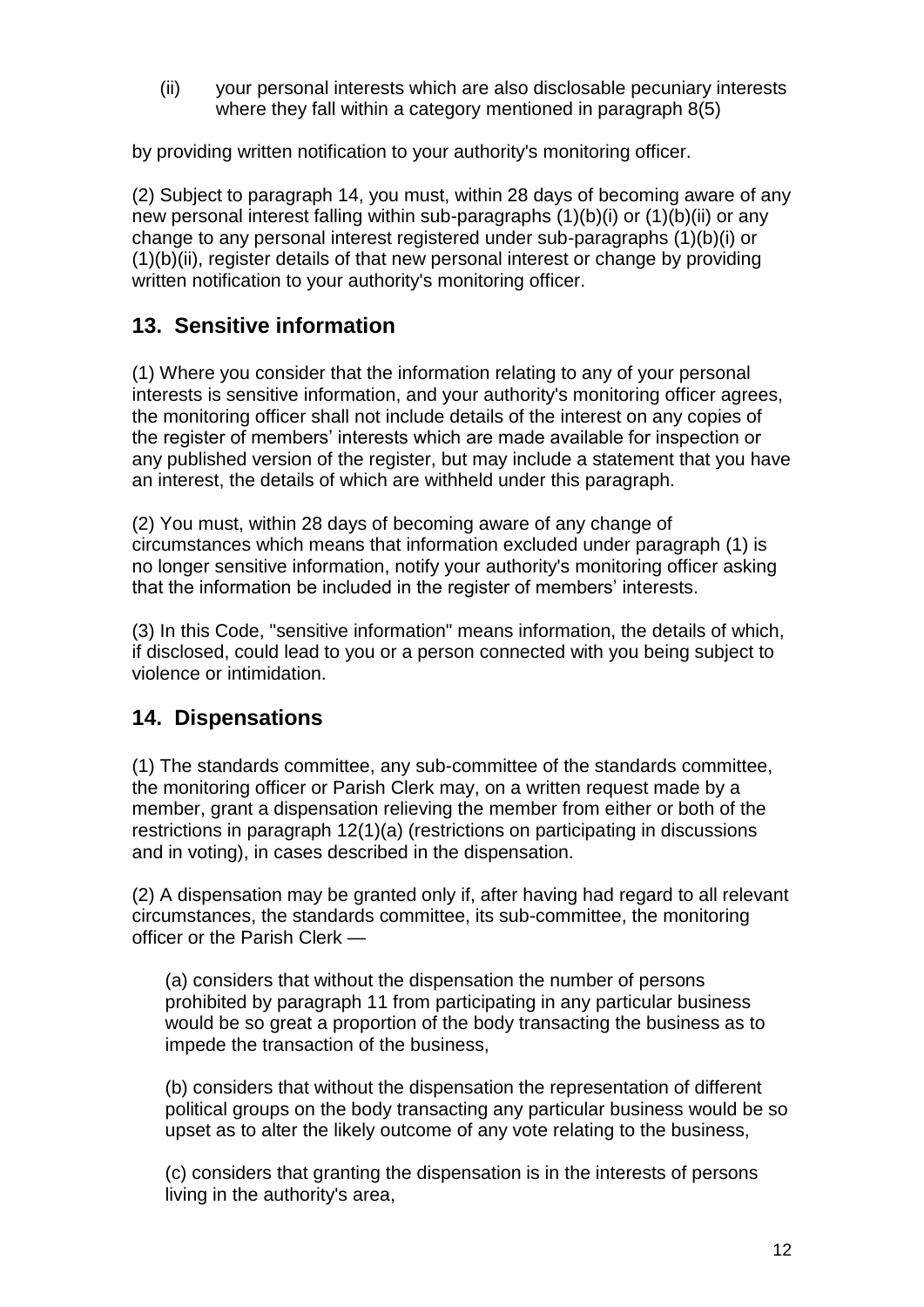(d) if it is an authority to which Part 1A of the Local Government Act 2000 applies and is operating executive arrangements, considers that without the dispensation each member of the authority's executive would be prohibited by paragraph 11 from participating in any particular business to be transacted by the authority's executive; or

(e) considers that it is otherwise appropriate to grant a dispensation.

(2) A dispensation must specify the period for which it has effect, and the period specified may not exceed four years.

(3) Paragraph 11 does not apply in relation to anything done for the purpose of deciding whether to grant a dispensation under this paragraph.

### **Annex A**

# **Non-exhaustive Examples of Bullying and Harassment**

With reference to paragraph 3(2)(b) of this Code –

(1) Examples of bullying behaviour include, without limitation:

- spreading malicious rumours, or insulting someone by word or behaviour
- ridiculing or demeaning someone picking on them or setting them up to fail
- exclusion or victimisation
- unfair treatment
- overbearing supervision or other misuse of power or position
- unwelcome sexual advances touching, standing too close,
- display of offensive materials, asking for sexual favours, making decision on the basis of sexual advances being accepted or rejected.
- making threats or comments about job security without foundation
- deliberately undermining a competent worker by overloading or constant criticism
- preventing individuals progressing by intentionally blocking promotion or training opportunities
- invading someone's personal space
- speaking to someone in an overbearing manner
- using aggressive body language
- undermining or belittling someone

(2) Examples of harassment include, without limitation:

- making abusive, derogatory, patronising, suggestive or sexualised comments or sounds
- making offensive jokes or insulting gestures or facial expressions
- ridicule
- offensive e-mails, tweets or comments on social networking sites
- trolling via social networking sites
- threats of aggression or intimidation
- making false and malicious assertions